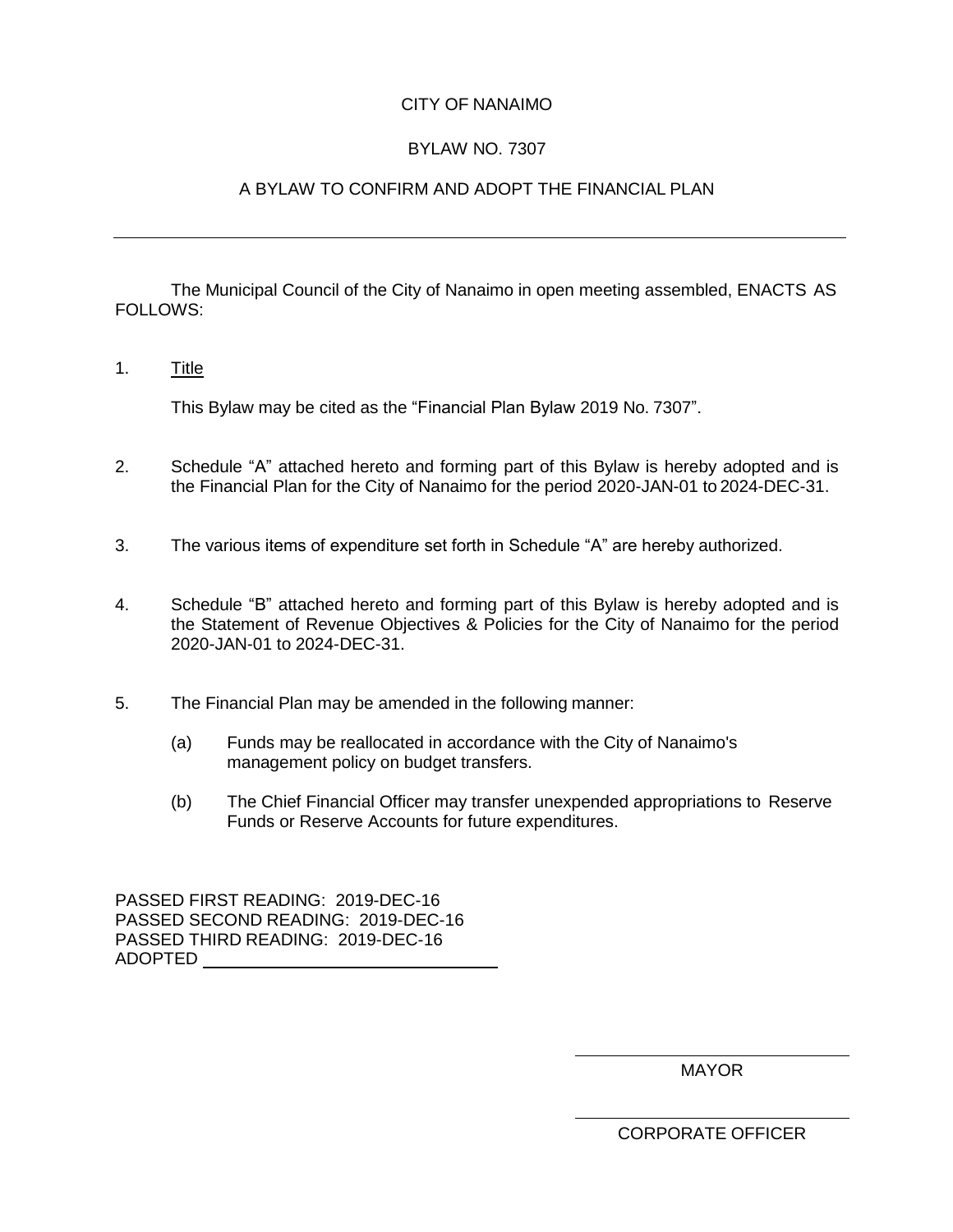#### **Schedule A City of Nanaimo 2020 - 2024 Financial Plan**

|                                              | 2020          | 2021         | 2022           | 2023        | 2024        |
|----------------------------------------------|---------------|--------------|----------------|-------------|-------------|
|                                              |               |              |                |             |             |
| Revenues:                                    |               |              |                |             |             |
| Revenue from Property Value Taxes            | 117,159,673   | 121,766,292  | 127,202,038    | 130,931,706 | 134,551,707 |
| <b>Revenue from Parcel Taxes</b>             | 42,010        | 42,430       |                |             |             |
| Revenue from Fees & Charges                  | 51,585,667    | 53,263,007   | 56,808,614     | 58,389,488  | 59,914,030  |
| <b>Revenue from Other Sources</b>            | 27,765,893    | 27,437,760   | 28,989,007     | 28,189,055  | 24,392,368  |
|                                              | 196,553,243   | 202,509,489  | 212,999,659    | 217,510,249 | 218,858,105 |
| Expenses:                                    |               |              |                |             |             |
| <b>General Operating Expenditures</b>        | 136, 101, 517 | 136,469,419  | 139,711,180    | 143,080,251 | 146,741,209 |
| <b>Sanitary Sewer Operating Expenditure:</b> | 4,692,054     | 4,872,099    | 4,932,911      | 5,074,905   | 5,163,830   |
| <b>Waterworks Operating Expenditures</b>     | 10,601,569    | 10,174,491   | 10,383,419     | 10,574,304  | 10,681,070  |
| Interest Payment on Municipal Debt           | 1,817,183     | 1,783,113    | 2,139,497      | 2,360,079   | 2,441,868   |
| Amortization                                 | 24,914,598    | 26,564,653   | 27,340,541     | 27,428,095  | 26,753,382  |
| Annual Surplus/Deficit                       | 18,426,322    | 22,645,714   | 28,492,111     | 28,992,615  | 27,076,746  |
| Add back:                                    |               |              |                |             |             |
| Amortization                                 | 24,914,598    | 26,564,653   | 27,340,541     | 27,428,095  | 26,753,382  |
| <b>Capital Expenditures</b>                  |               |              |                |             |             |
| <b>General Capital Expenditures</b>          | 27,390,759    | 46,060,462   | 44,206,646     | 32,336,832  | 22,341,246  |
| <b>Sanitary Sewer Capital Expenditures</b>   | 6,446,625     | 8,175,450    | 5,386,700      | 5,351,800   | 5,914,807   |
| Waterworks Capital Expenditures              | 9,818,850     | 8,841,860    | 10,785,250     | 15,580,166  | 10,608,450  |
| Proceeds from Municipal Borrowing            | (3,000,000)   | (15,958,863) | (14, 411, 769) | (3,675,000) | (6,724,800) |
| Principal Payment on Municipal Debt          | 4,705,762     | 4,364,322    | 5,133,695      | 5,439,360   | 5,061,819   |
| Transfers between Funds:                     |               |              |                |             |             |
| Transfers to/(from) Accumulated Surplus      | (2,021,076)   | (2,272,864)  | 4,732,130      | 1,387,552   | 16,628,606  |
| <b>Financial Plan Balance</b>                |               |              |                |             |             |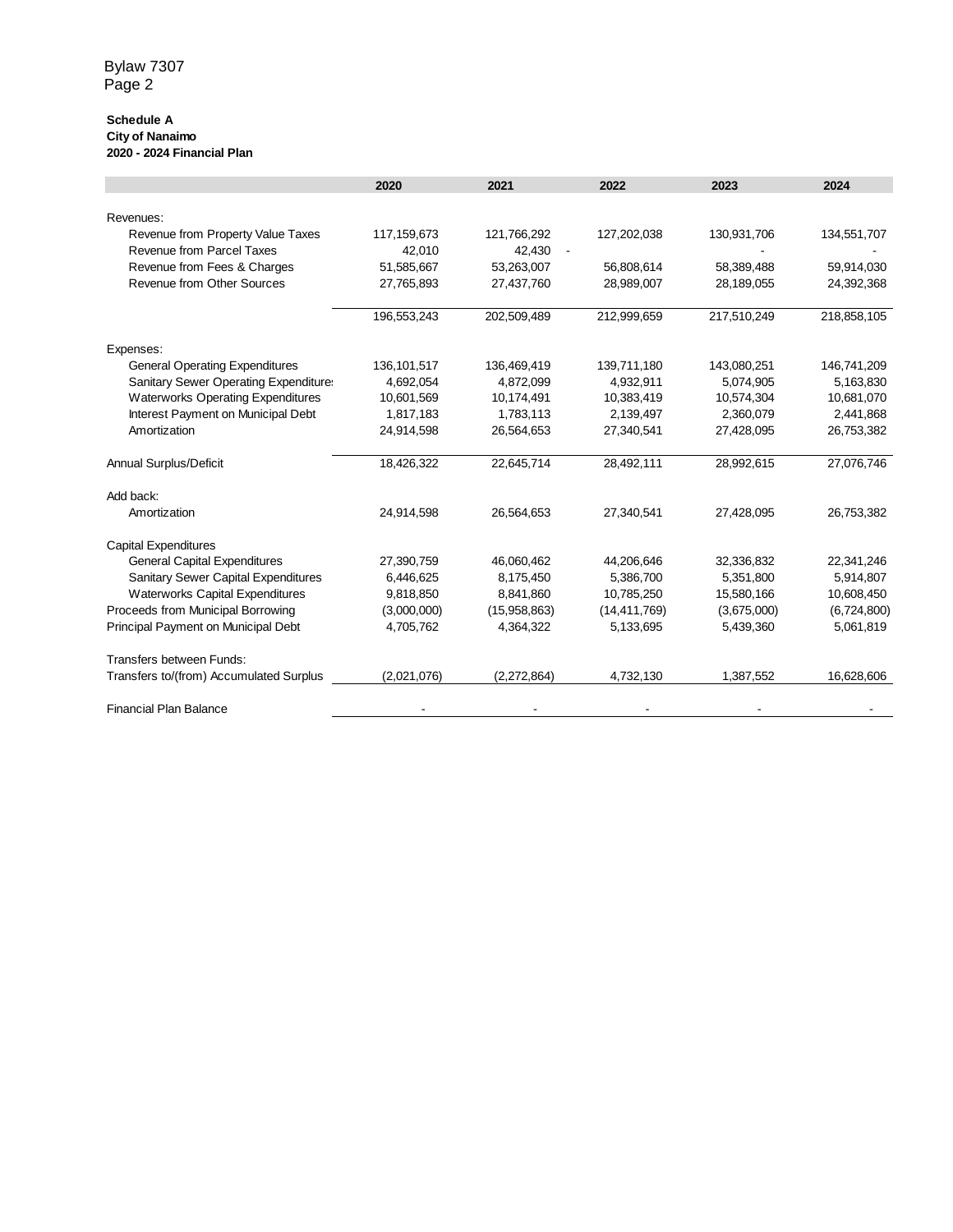# **Schedule B**

## **City of Nanaimo Statement of Revenue Objectives & Policies**

### 1. Proportion of revenue by source

#### Property taxes

- The City of Nanaimo will attempt to keep the proportional share of revenue from property taxes at a level similar to the average of comparable municipalities.
- Where new sources of revenue are made available to the City from senior governments, wherever possible these revenues will be used to reduce dependency on property taxation revenue.

#### Parcel taxes

• Parcel taxes will be used whenever Council determines that they are more appropriate than property taxes.

### Fees & Charges

 Wherever possible, fees & charges will be used to assign costs to those who benefit from the service provided. The proportion of the costs recovered by fees and charges will vary with the nature of the service provided.

### Proceeds of borrowing

- Borrowing will be considered when determining the funding sources of large capital projects that provide benefits to taxpayers over a long period of time (20 years or more).
- Council will consider a policy to identify an appropriate level of debt for the community.

Other sources of revenue

- The City will continue to seek other sources of revenue in order to reduce reliance on property taxes.
- The City will consider hydroelectric power generation where practical and environmentally supportable.
- 2. Distribution of property taxes among the classes
	- The City of Nanaimo will maintain the percentage of property taxes received from residential taxpayers at a level comparable to the average of similar municipalities.
	- The City will attempt, over time, to reduce the commercial tax rate to the average of all BC municipalities.
	- Between 2009 and 2013, the light and major industrial tax rates were reduced to the same level as the commercial tax rate.